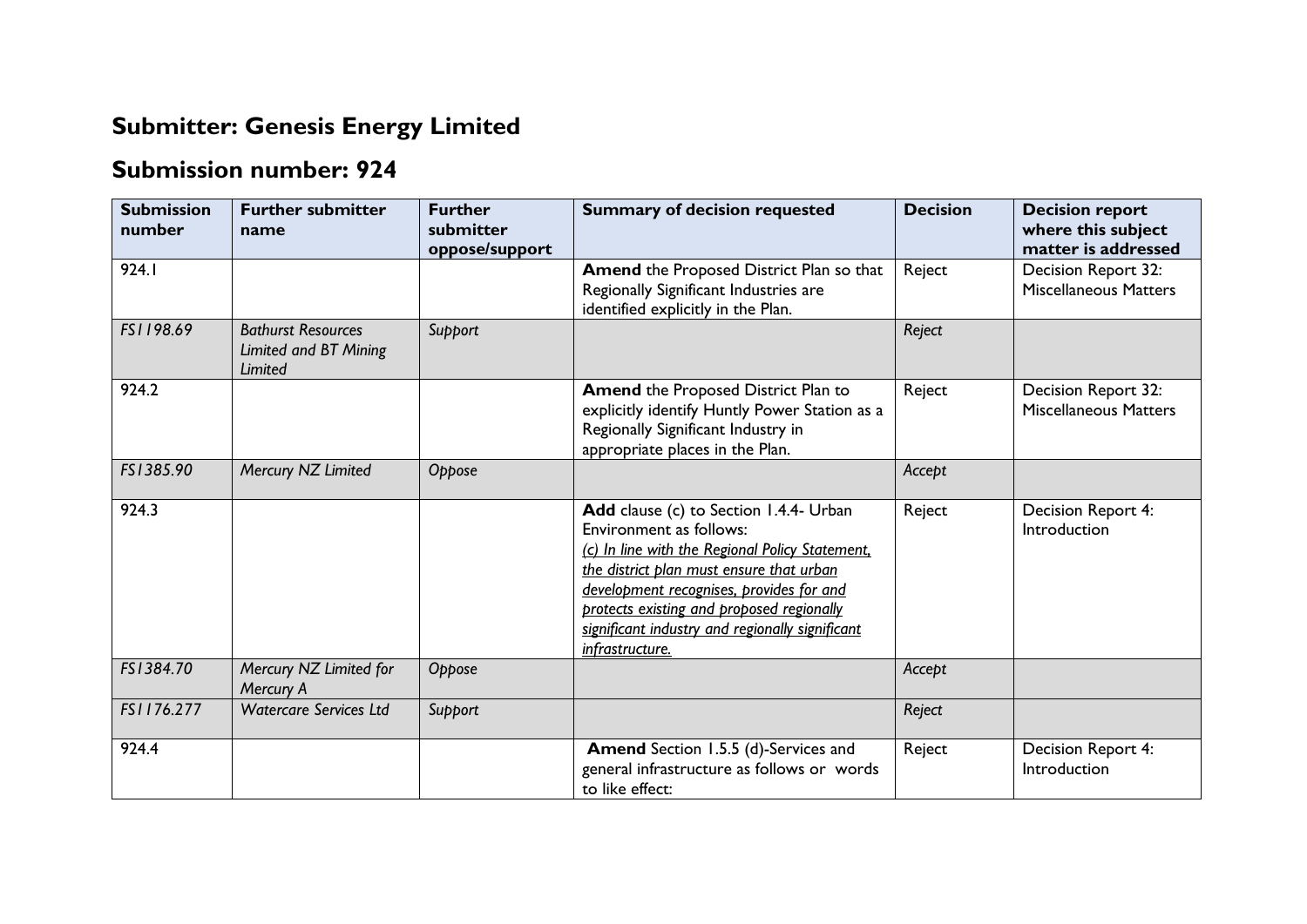| <b>Submission</b><br>number | <b>Further submitter</b><br>name | <b>Further</b><br>submitter<br>oppose/support | <b>Summary of decision requested</b>                                                                                                                                                                                                                                                                                                                                                                                                                                                                                                 | <b>Decision</b> | <b>Decision report</b><br>where this subject<br>matter is addressed |
|-----------------------------|----------------------------------|-----------------------------------------------|--------------------------------------------------------------------------------------------------------------------------------------------------------------------------------------------------------------------------------------------------------------------------------------------------------------------------------------------------------------------------------------------------------------------------------------------------------------------------------------------------------------------------------------|-----------------|---------------------------------------------------------------------|
|                             |                                  |                                               | The district needs to ensure the protection of<br>regionally and nationally-significant<br>infrastructure, i.e. e.g. electricity generation<br>infrastructure and energy corridor, road and<br>rail transport corridors, gas and transmission<br>corridors and water infrastructure                                                                                                                                                                                                                                                  |                 |                                                                     |
| FS1176.278                  | <b>Watercare Services Ltd</b>    | Support                                       |                                                                                                                                                                                                                                                                                                                                                                                                                                                                                                                                      | Reject          |                                                                     |
| FS1223.134                  | Mercury NZ Limited               | Support                                       |                                                                                                                                                                                                                                                                                                                                                                                                                                                                                                                                      | Reject          |                                                                     |
| 924.5                       |                                  |                                               | <b>Amend</b> Section 1.5.5.7- Energy as follows:<br>The District Plan recognizes the national and<br>regional importance of existing energy<br>resources and infrastructure, which include<br>coalfields, coal mines, Huntly Power Station,<br>gas, electricity transmission, and coal<br>conveyance facilities, as well as renewable<br>energy. These are regionally significant<br>industries located in the Waikato District. The<br>plan addresses the positive and adverse effects<br>on energy infrastructure and development. | Reject          | Decision Report 4:<br>Introduction                                  |
| 924.6                       |                                  |                                               | Delete the areas identified on the planning<br>maps as Significant Natural Areas on the<br>Huntly Power Station site.                                                                                                                                                                                                                                                                                                                                                                                                                | Accept          | Decision Report 9:<br>Significant Natural<br>Areas                  |
| 924.7                       |                                  |                                               | Delete the areas identified on the planning<br>maps as Significant Natural Areas on 'Scott<br>Farm,' Te Ohaki Road, Huntly as identified<br>on the submission map.                                                                                                                                                                                                                                                                                                                                                                   | Accept          | Decision Report 9:<br>Significant Natural<br>Areas                  |
| FS1293.147                  | Department of<br>Conservation    | Oppose                                        |                                                                                                                                                                                                                                                                                                                                                                                                                                                                                                                                      | Reject          |                                                                     |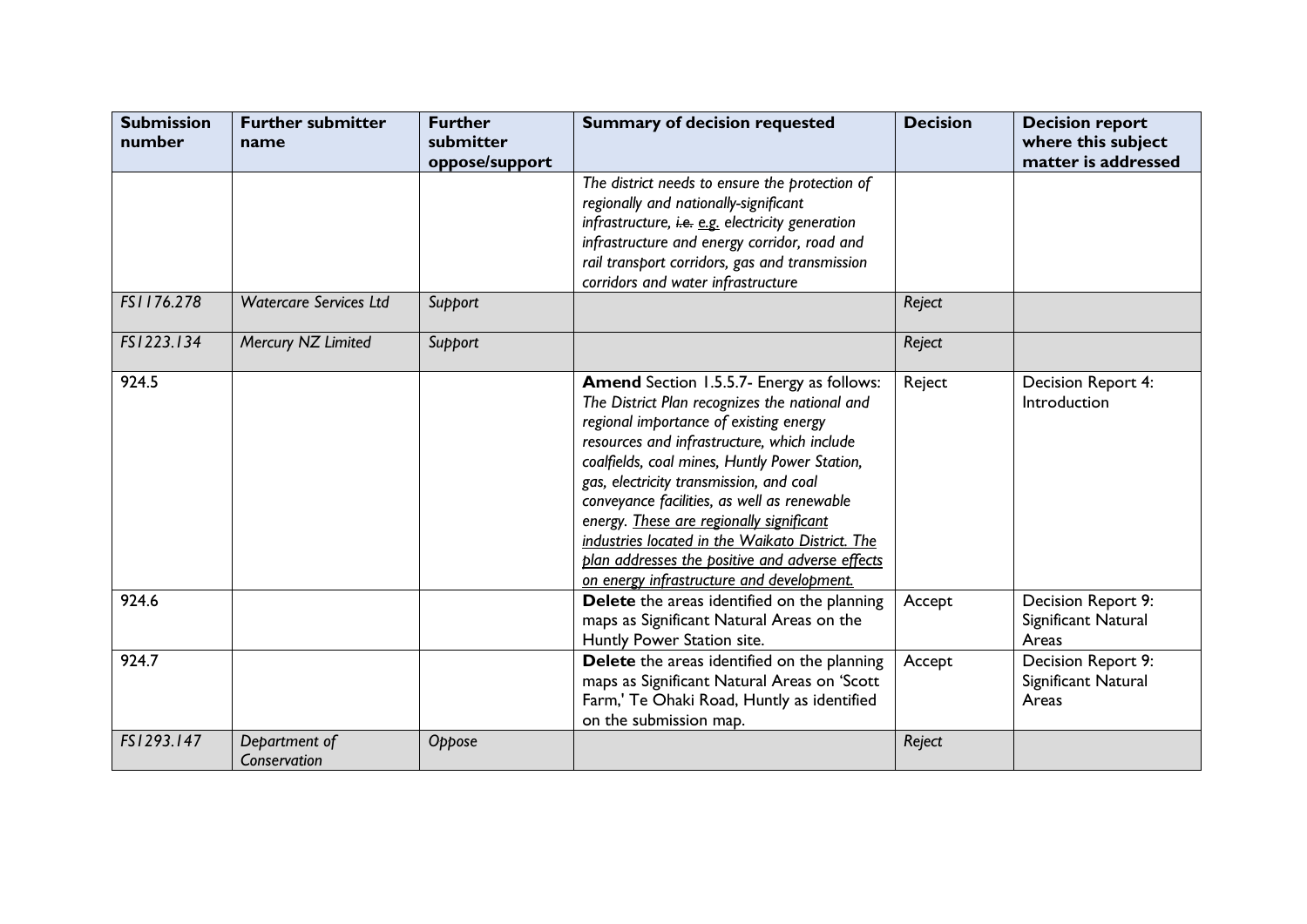| <b>Submission</b><br>number | <b>Further submitter</b><br>name         | <b>Further</b><br>submitter | <b>Summary of decision requested</b>                                                                                                                                                                                                                                                                                                                                                                                                                                                                                                                                                                                                                                                                                                                                                                                                                                     | <b>Decision</b> | <b>Decision report</b><br>where this subject                              |
|-----------------------------|------------------------------------------|-----------------------------|--------------------------------------------------------------------------------------------------------------------------------------------------------------------------------------------------------------------------------------------------------------------------------------------------------------------------------------------------------------------------------------------------------------------------------------------------------------------------------------------------------------------------------------------------------------------------------------------------------------------------------------------------------------------------------------------------------------------------------------------------------------------------------------------------------------------------------------------------------------------------|-----------------|---------------------------------------------------------------------------|
| 924.8                       |                                          | oppose/support              | <b>Amend Policy 3.2.3 (a) (iv)- Management</b><br>Hierarchy as follows:<br>iv.) After remediation or mitigation has been<br>undertaken, offset or compensate any<br>significant residual adverse effects in<br>accordance with Policy 3.2.4."                                                                                                                                                                                                                                                                                                                                                                                                                                                                                                                                                                                                                            | Reject          | matter is addressed<br>Decision Report 9:<br>Significant Natural<br>Areas |
| FS1350.4                    | <b>Transpower New Zealand</b><br>Limited | Support                     |                                                                                                                                                                                                                                                                                                                                                                                                                                                                                                                                                                                                                                                                                                                                                                                                                                                                          | Reject          |                                                                           |
| FS1258.36                   | Meridian Energy Limited                  | <b>Not Stated</b>           |                                                                                                                                                                                                                                                                                                                                                                                                                                                                                                                                                                                                                                                                                                                                                                                                                                                                          | Reject          |                                                                           |
| FS1377.299                  | <b>Havelock Village Limited</b>          | Support                     |                                                                                                                                                                                                                                                                                                                                                                                                                                                                                                                                                                                                                                                                                                                                                                                                                                                                          | Reject          |                                                                           |
| 924.9                       |                                          |                             | <b>Amend Policy 3.2.4- Biodiversity</b><br>Offsetting as follows:<br>(a) Allow for a biodiversity offset or<br>compensatory measure to be offered by a<br>resource consent applicant where an activity<br>will result in significant residual adverse effects<br>on a Significant Natural Area, or on indigenous<br>biodiversity outside such Significant Natural<br>Areas.<br>(b) Within a Significant Natural Area, a<br>biodiversity offset or compensatory measure<br>will only be considered appropriate where<br>adverse effects have been avoided, remedied<br>or mitigated in accordance with the hierarchy<br>established in Policy 3.2.3; and<br>(i) The biodiversity offset is consistent with the<br>framework detailed in Appendix 6 Biodiversity<br>Offsetting; and<br>(ii) The biodiversity offset can achieve no net<br>loss of indigenous biodiversity: | Reject          | Decision Report 9:<br>Significant Natural<br>Areas                        |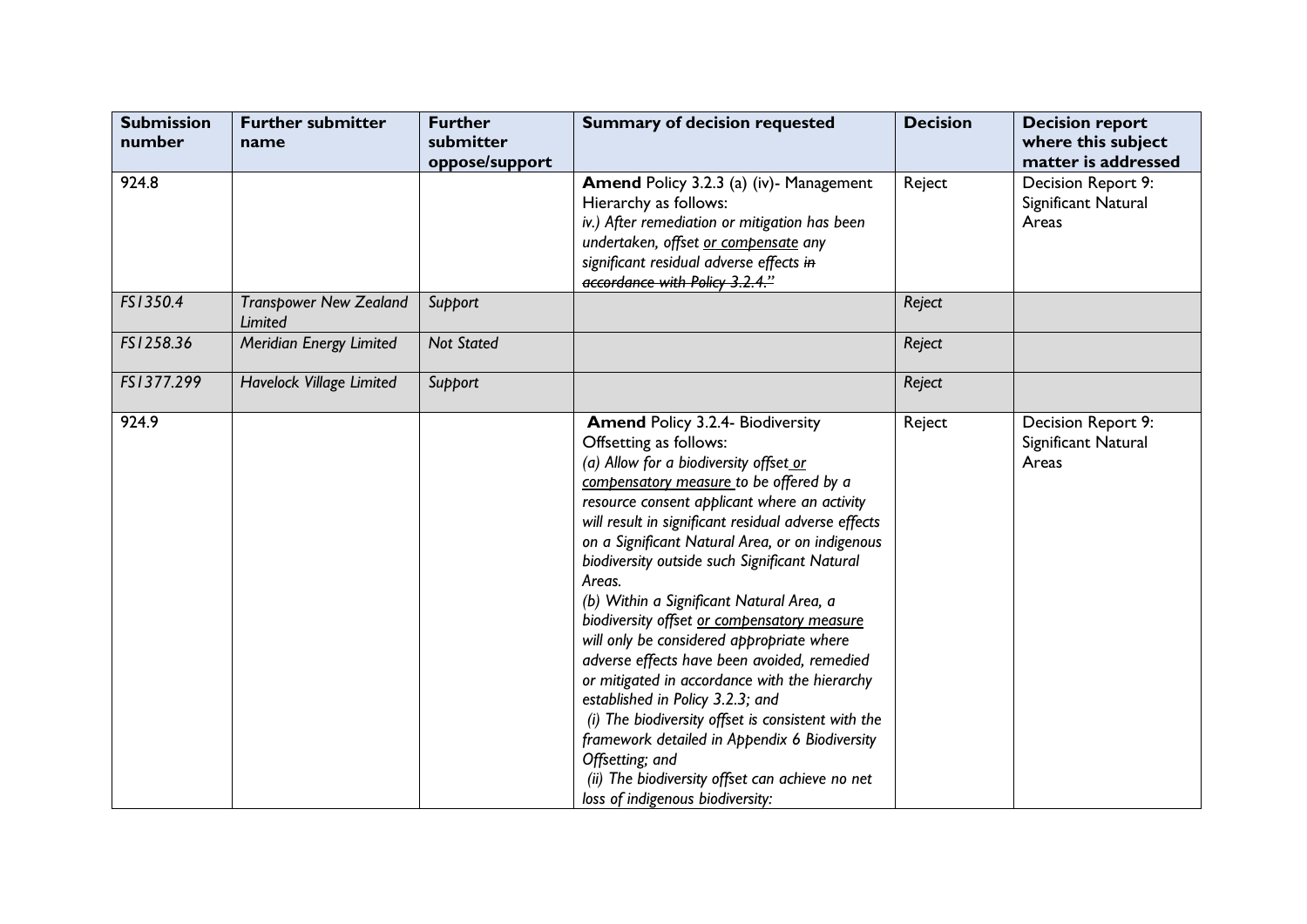| <b>Submission</b><br>number | <b>Further submitter</b><br>name                                     | <b>Further</b><br>submitter | <b>Summary of decision requested</b>                                                                                                                                                                                                                                                                                                                                                                                            | <b>Decision</b> | <b>Decision report</b><br>where this subject<br>matter is addressed |
|-----------------------------|----------------------------------------------------------------------|-----------------------------|---------------------------------------------------------------------------------------------------------------------------------------------------------------------------------------------------------------------------------------------------------------------------------------------------------------------------------------------------------------------------------------------------------------------------------|-----------------|---------------------------------------------------------------------|
|                             |                                                                      | oppose/support              | Preferably in the affected area of Significant<br>Natural Area;<br>0r<br>Where that is not practicable, in the<br>ecological district in which the affected area of<br>Significant Natural Area is located.<br>(iii) Environmental compensation will be<br>considered for effects associated with<br>operation, maintenance and enhancement of<br>regionally significant industry and regionally<br>significant infrastructure. |                 |                                                                     |
| FS1333.6                    | <b>Fonterra Limited</b>                                              | Support                     |                                                                                                                                                                                                                                                                                                                                                                                                                                 | Reject          |                                                                     |
| FS1350.5                    | <b>Transpower New Zealand</b><br>Limited                             | Support                     |                                                                                                                                                                                                                                                                                                                                                                                                                                 | Reject          |                                                                     |
| FS1198.16                   | <b>Bathurst Resources</b><br>Limited and BT Mining<br><b>Limited</b> | Support                     |                                                                                                                                                                                                                                                                                                                                                                                                                                 | Reject          |                                                                     |
| FS1258.37                   | Meridian Energy Limited                                              | <b>Not Stated</b>           |                                                                                                                                                                                                                                                                                                                                                                                                                                 | Reject          |                                                                     |
| FS1292.32                   | <b>McPherson Resources</b><br>Limited                                | Support                     |                                                                                                                                                                                                                                                                                                                                                                                                                                 | Reject          |                                                                     |
| FS1334.31                   | <b>Fulton Hogan Limited</b>                                          | Support                     |                                                                                                                                                                                                                                                                                                                                                                                                                                 | Reject          |                                                                     |
| FS1377.300                  | <b>Havelock Village Limited</b>                                      | Support                     |                                                                                                                                                                                                                                                                                                                                                                                                                                 | Reject          |                                                                     |
| 924.10                      |                                                                      |                             | Add clause (v) to Policy 3.2.6-Providing for<br>Vegetation Clearance by including the<br>following (or wording to similar effect):<br>$(v)$ The vegetation is impinging on adjacent<br>existing activities.                                                                                                                                                                                                                     | Reject          | Decision Report 9:<br>Significant Natural<br>Areas                  |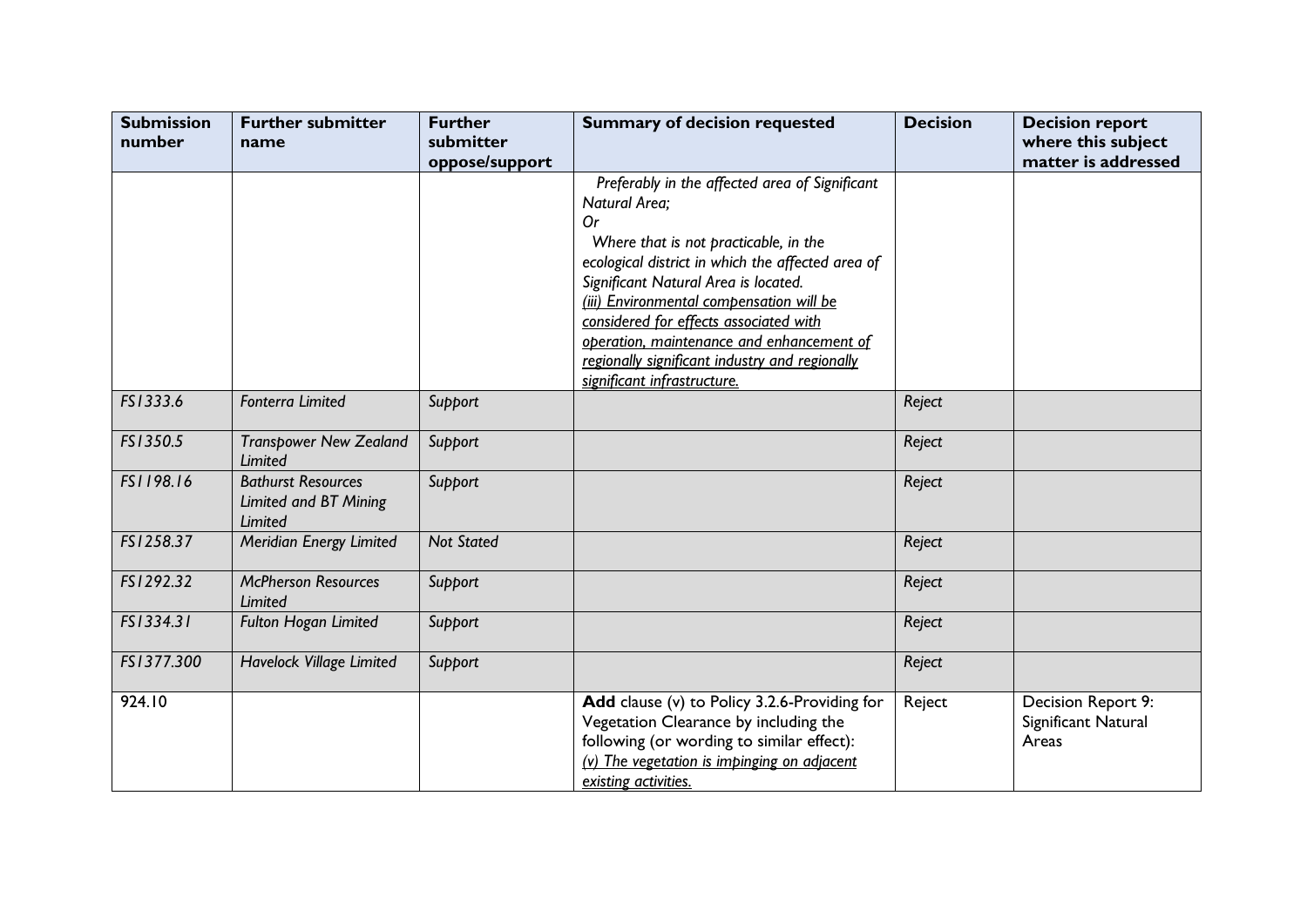| <b>Submission</b><br>number | <b>Further submitter</b><br>name | <b>Further</b><br>submitter<br>oppose/support | <b>Summary of decision requested</b>                                                                                                                                                                                                                                                                                                                                                                                                                                                         | <b>Decision</b> | <b>Decision report</b><br>where this subject<br>matter is addressed |
|-----------------------------|----------------------------------|-----------------------------------------------|----------------------------------------------------------------------------------------------------------------------------------------------------------------------------------------------------------------------------------------------------------------------------------------------------------------------------------------------------------------------------------------------------------------------------------------------------------------------------------------------|-----------------|---------------------------------------------------------------------|
| FS1293.66                   | Department of<br>Conservation    | Oppose                                        |                                                                                                                                                                                                                                                                                                                                                                                                                                                                                              | Accept          |                                                                     |
| FS1342.249                  | <b>Federated Farmers</b>         | Support                                       |                                                                                                                                                                                                                                                                                                                                                                                                                                                                                              | Reject          |                                                                     |
| 924.11                      |                                  |                                               | Delete the Significant Amenity Landscape<br>overlay from the Huntly Power Station on<br>the Planning Maps.                                                                                                                                                                                                                                                                                                                                                                                   | Accept          | Decision Report 10:<br>Landscapes                                   |
| 924.12                      |                                  |                                               | <b>Amend Planning Maps by removing the</b><br>Significant Amenity Landscape (SAL)<br>overlay from 'Scott Farm,' Te Ohaki Road,<br>Huntly as identified on the submission map.                                                                                                                                                                                                                                                                                                                | Accept          | Decision Report 10:<br>Landscapes                                   |
| 924.13                      |                                  |                                               | Retain Policy 4.1.6 Commercial and<br>industrial activities, except for the<br>amendments sought below<br><b>AND</b><br><b>Amend Policy 4.1.6 (a)- Commercial and</b><br>Industrial activities as follows:<br>(a) Provide for commercial and industrial<br>development in the following zones:<br>(i) Business Town Centre;<br>(ii) Business;<br>(iii) Industrial; and<br>(iv) Heavy Industrial; and<br>(v) Electricity generation within the Huntly<br>Power Station Heavy Industrial Zone. | Reject          | Decision Report 5:<br><b>Strategic Directions</b>                   |
| FS1387.1546                 | Mercury NZ Limited               | Oppose                                        |                                                                                                                                                                                                                                                                                                                                                                                                                                                                                              | Accept          |                                                                     |
| 924.14                      |                                  |                                               | Add clause (vi) to Policy 5.3.7 (a)- Reverse<br>Sensitivity Effects as follows:<br>(vi) Existing and proposed regionally significant<br>industry and regionally significant<br>infrastructure.                                                                                                                                                                                                                                                                                               | Accept in Part  | Decision Report 22:<br><b>Rural Zone</b>                            |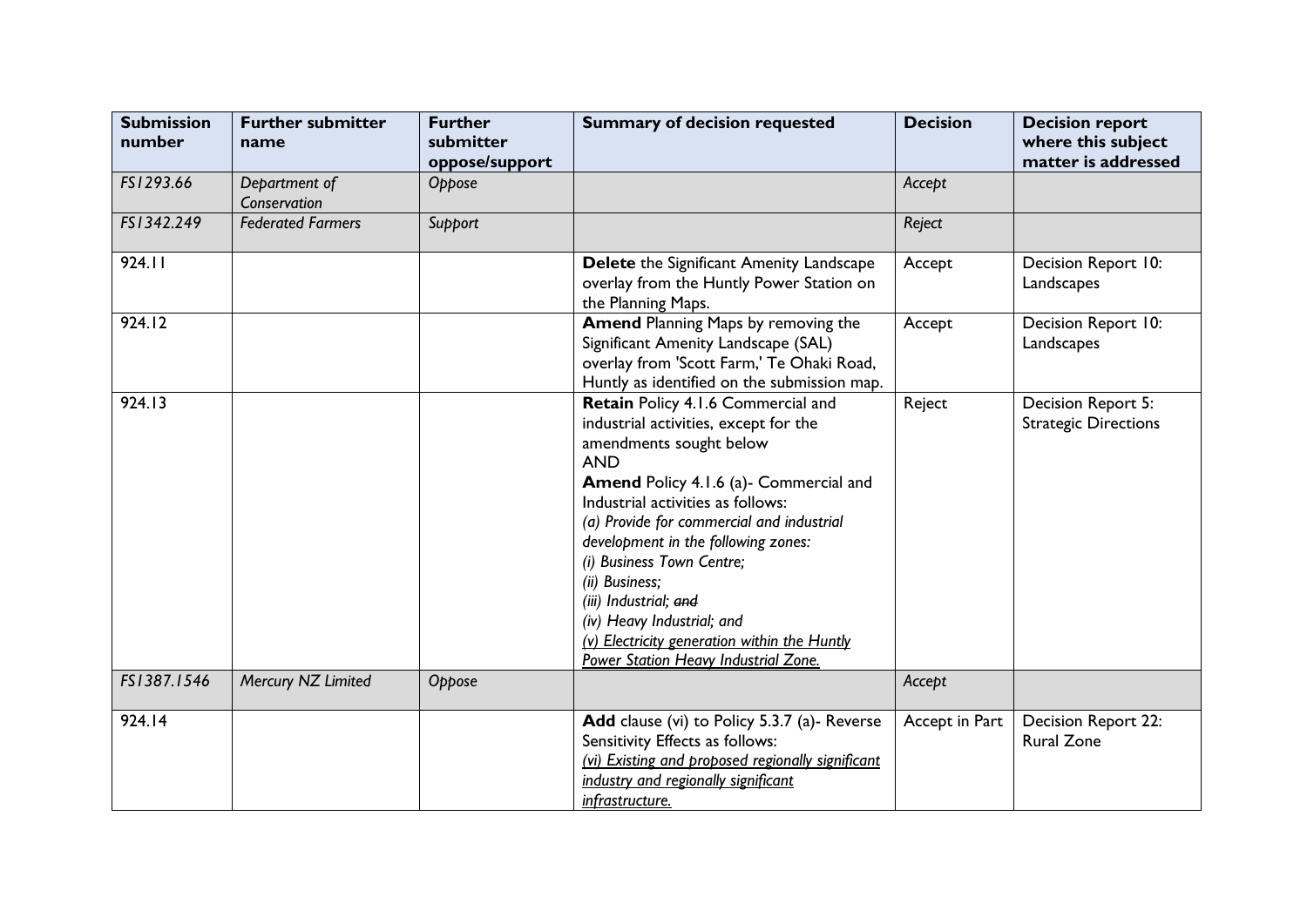| <b>Submission</b><br>number | <b>Further submitter</b><br>name                              | <b>Further</b><br>submitter<br>oppose/support | <b>Summary of decision requested</b>                                                                                                                                                                                                                                                                                                                                                                                                                             | <b>Decision</b> | <b>Decision report</b><br>where this subject<br>matter is addressed |
|-----------------------------|---------------------------------------------------------------|-----------------------------------------------|------------------------------------------------------------------------------------------------------------------------------------------------------------------------------------------------------------------------------------------------------------------------------------------------------------------------------------------------------------------------------------------------------------------------------------------------------------------|-----------------|---------------------------------------------------------------------|
| FS1350.8                    | <b>Transpower New Zealand</b><br>Limited                      | Support                                       |                                                                                                                                                                                                                                                                                                                                                                                                                                                                  | Accept in Part  |                                                                     |
| FS1198.31                   | <b>Bathurst Resources</b><br>Limited and BT Mining<br>Limited | Support                                       |                                                                                                                                                                                                                                                                                                                                                                                                                                                                  | Accept in Part  |                                                                     |
| FS1375.12                   | <b>Radio New Zealand</b>                                      | Support                                       |                                                                                                                                                                                                                                                                                                                                                                                                                                                                  | Accept in Part  |                                                                     |
| FS1176.279                  | <b>Watercare Services Ltd</b>                                 | Support                                       |                                                                                                                                                                                                                                                                                                                                                                                                                                                                  | Accept in Part  |                                                                     |
| FS1387.1547                 | Mercury NZ Limited                                            | Oppose                                        |                                                                                                                                                                                                                                                                                                                                                                                                                                                                  | Reject          |                                                                     |
| 924.15                      |                                                               |                                               | Amend Policy 5.3.17 (b)- Specific Area-<br>Huntly Power Station- Coal and ash water<br>as follows:<br>(b) Provide for specific facilities that include the<br>handling, stockpiling and haulage of coal and<br>the disposal management of coal ash and<br>associated water within identified areas in close<br>proximity to Huntly Power Station.                                                                                                                | Accept          | Decision Report 22:<br><b>Rural Zone</b>                            |
| 924.16                      |                                                               |                                               | Add a new Policy to Section 6.1- General<br>Infrastructure as follows:<br>6.1.X Policy- Regionally Significant<br>Infrastructure<br>Have particular regard to the benefits that<br>can be gained from the development and use<br>of regionally significant infrastructure (as<br>defined in the Waikato Regional Policy<br>Statement 2016); and<br>Protect the effectiveness and efficiency of<br>existing and planned regionally significant<br>infrastructure. | Accept          | Decision Report 13:<br>Infrastructure                               |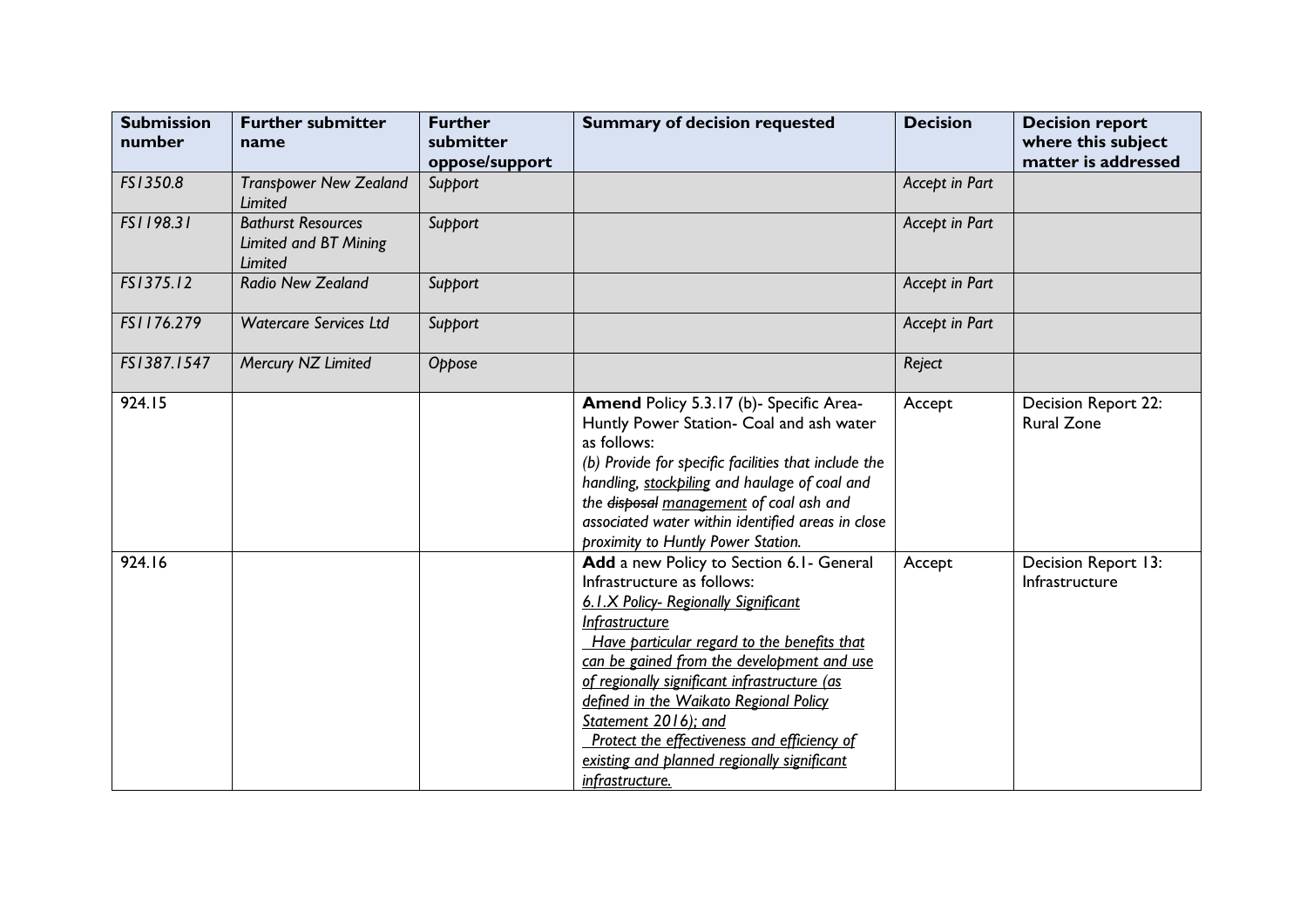| <b>Submission</b><br>number | <b>Further submitter</b><br>name                | <b>Further</b><br>submitter<br>oppose/support | <b>Summary of decision requested</b>                                                                                                                                                                                        | <b>Decision</b> | <b>Decision report</b><br>where this subject<br>matter is addressed |
|-----------------------------|-------------------------------------------------|-----------------------------------------------|-----------------------------------------------------------------------------------------------------------------------------------------------------------------------------------------------------------------------------|-----------------|---------------------------------------------------------------------|
| FS1134.2                    | <b>Counties Power Limited</b>                   | Support                                       |                                                                                                                                                                                                                             | Accept          | Decision Report 13:<br>Infrastructure                               |
| FS1266.1                    | <b>WEL Networks Limited</b>                     | Support                                       |                                                                                                                                                                                                                             | Accept          | Decision Report 13:<br>Infrastructure                               |
| FS1350.9                    | <b>Transpower New Zealand</b><br><b>Limited</b> | Support                                       |                                                                                                                                                                                                                             | Accept          | Decision Report 13:<br>Infrastructure                               |
| FS1045.13                   | Auckland/Waikato Fish<br>and Game Council       | Oppose                                        |                                                                                                                                                                                                                             | Reject          | Decision Report 13:<br>Infrastructure                               |
| FS1202.62                   | <b>New Zealand Transport</b><br>Agency          | Support                                       |                                                                                                                                                                                                                             | Accept          | Decision Report 13:<br>Infrastructure                               |
| FS1168.135                  | <b>Horticulture New Zealand</b>                 | Oppose                                        |                                                                                                                                                                                                                             | Reject          | Decision Report 13:<br>Infrastructure                               |
| FS1387.1548                 | Mercury NZ Limited                              | Oppose                                        |                                                                                                                                                                                                                             | Reject          | Decision Report 13:<br>Infrastructure                               |
| 924.17                      |                                                 |                                               | Retain Objective 6.1.1-Development,<br>operation and maintenance of<br>infrastructure in the same or similar form.                                                                                                          | Accept in part  | <b>Decision Report 13:</b><br>Infrastructure                        |
| FS1176.280                  | <b>Watercare Services Ltd</b>                   | Support                                       |                                                                                                                                                                                                                             | Accept in part  | Decision Report 13:<br>Infrastructure                               |
| 924.18                      |                                                 |                                               | Retain Policy 6.1.2- Development,<br>operation and maintenance in the same or<br>similar form.                                                                                                                              | Accept in part  | Decision Report 13:<br>Infrastructure                               |
| 924.19                      |                                                 |                                               | Retain Policy 6.1.4- Infrastructure benefits<br>in the same or similar form.                                                                                                                                                | Accept in part  | Decision Report 13:<br>Infrastructure                               |
| 924.20                      |                                                 |                                               | <b>Amend Policy 6.1.5 (a)- Natural Hazards</b><br>and Climate Change as follows:<br>(a) Encourage the design and location of new<br>infrastructure to take account of natural<br>hazards and the effects of climate change. | Accept in part  | Decision Report 13:<br>Infrastructure                               |
| FS1134.16                   | <b>Counties Power Limited</b>                   | Support                                       |                                                                                                                                                                                                                             | Accept in part  | Decision Report 13:<br>Infrastructure                               |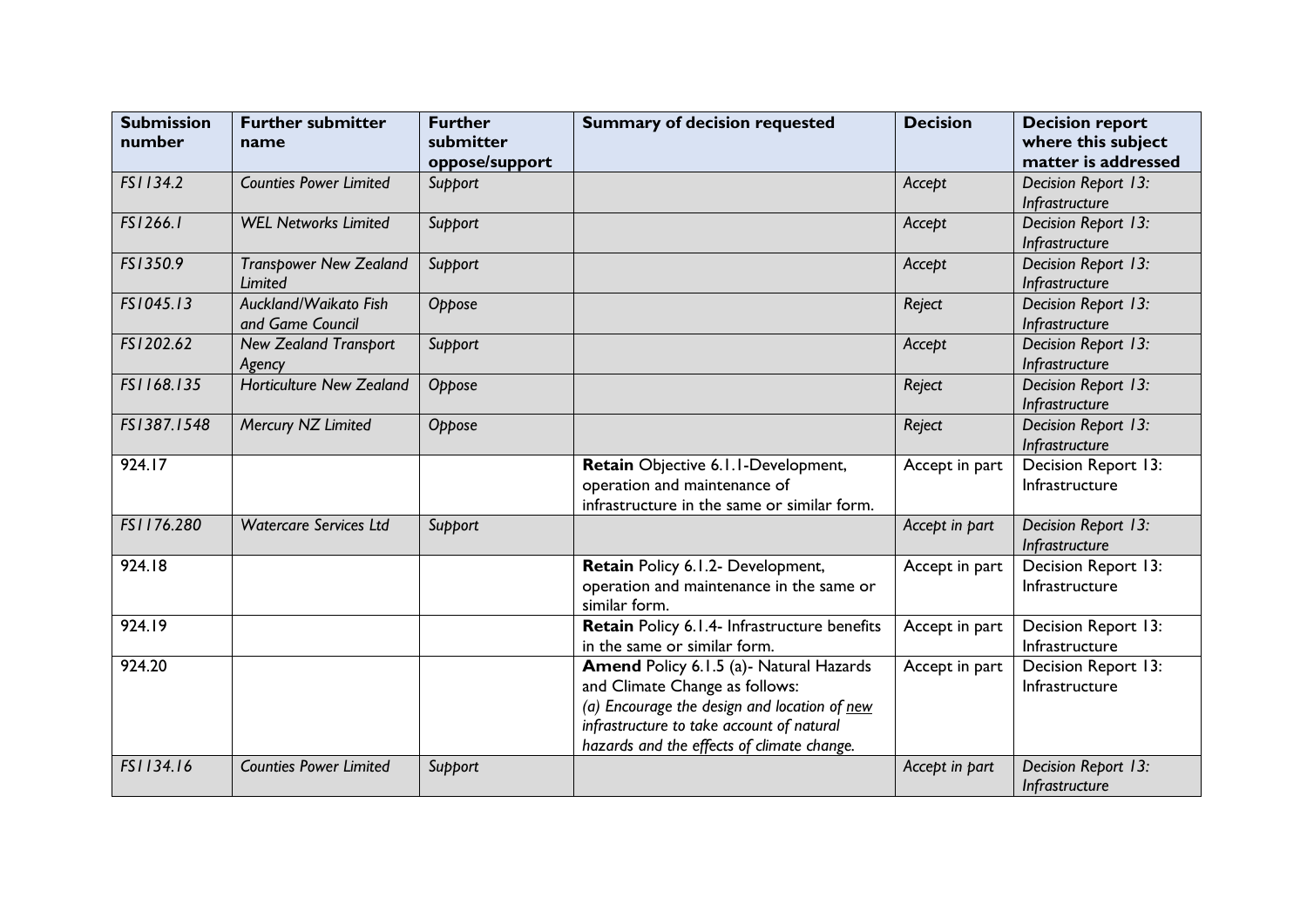| <b>Submission</b><br>number | <b>Further submitter</b><br>name                              | <b>Further</b><br>submitter<br>oppose/support | <b>Summary of decision requested</b>                                                                                                                                      | <b>Decision</b> | <b>Decision report</b><br>where this subject<br>matter is addressed |
|-----------------------------|---------------------------------------------------------------|-----------------------------------------------|---------------------------------------------------------------------------------------------------------------------------------------------------------------------------|-----------------|---------------------------------------------------------------------|
| FS1266.13                   | <b>WEL Networks Limited</b>                                   | Support                                       |                                                                                                                                                                           | Accept in part  | Decision Report 13:<br>Infrastructure                               |
| 924.21                      |                                                               |                                               | Retain Objective 6.1.6- Reverse Sensitivity<br>in the same or similar form.                                                                                               | Accept in part  | Decision Report 13:<br>Infrastructure                               |
| FS1387.1549                 | Mercury NZ Limited                                            | Oppose                                        |                                                                                                                                                                           | Accept in part  | Decision Report 13:<br>Infrastructure                               |
| 924.22                      |                                                               |                                               | Retain Policy 6.1.7- Reverse sensitivity and<br>Infrastructure in the same or similar form.                                                                               | Accept in part  | Decision Report 13:<br>Infrastructure                               |
| FS1387.1550                 | Mercury NZ Limited                                            | Oppose                                        |                                                                                                                                                                           | Accept in part  | Decision Report 13:<br>Infrastructure                               |
| 924.23                      |                                                               |                                               | Amend Objective 6.3.6 (a)- Non-<br>renewable energy as follows<br>(a) Non-renewable energy resources and<br>electricity generation are recognized within the<br>district. | Accept          | Decision Report 13:<br>Infrastructure                               |
| FS1258.69                   | Meridian Energy Limited                                       | Support                                       |                                                                                                                                                                           | Accept          | Decision Report 13:<br>Infrastructure                               |
| 924.24                      |                                                               |                                               | Retain Policy 6.3.7- Recognise non-<br>renewable energy resources in the same or<br>similar form.                                                                         | Accept          | Decision Report 13:<br>Infrastructure                               |
| 924.25                      |                                                               |                                               | Retain rules in Section 14.2- Rules applying<br>to all Infrastructure in the same or similar<br>form.                                                                     | Accept in part  | Decision Report 13:<br>Infrastructure                               |
| 924.26                      |                                                               |                                               | Retain rules in Section 14.3- General<br>Infrastructure in the same or similar form.                                                                                      | Accept in part  | Decision Report 13:<br>Infrastructure                               |
| FS1198.67                   | <b>Bathurst Resources</b><br>Limited and BT Mining<br>Limited | Support                                       |                                                                                                                                                                           | Accept in part  | Decision Report 13:<br>Infrastructure                               |
| 924.27                      |                                                               |                                               | <b>Retain Rule 14.6.1-Permitted Activities</b><br>except for the amendments outlined below<br><b>AND</b>                                                                  | Accept          | Decision Report 13:<br>Infrastructure                               |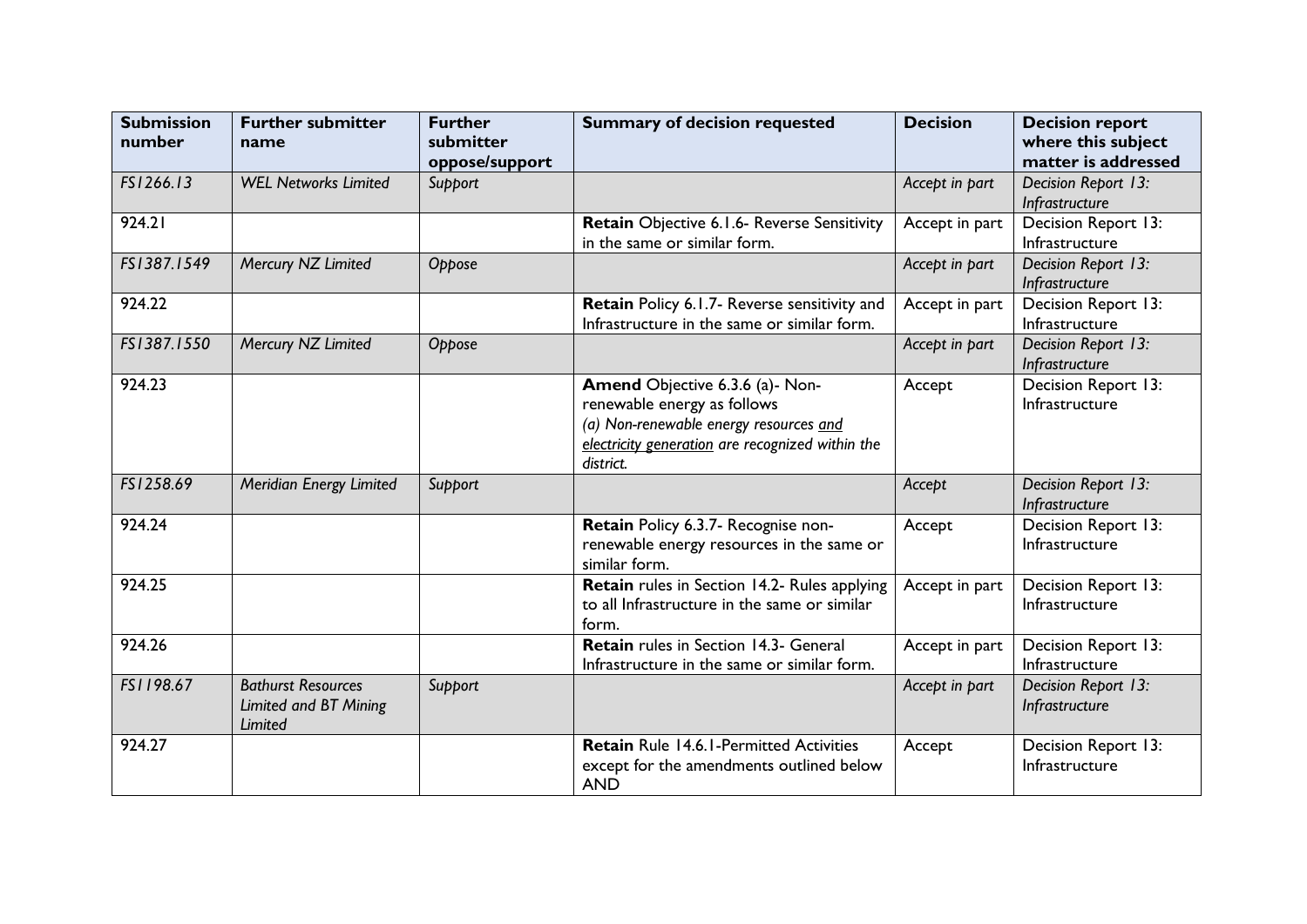| <b>Submission</b> | <b>Further submitter</b> | <b>Further</b> | <b>Summary of decision requested</b>                  | <b>Decision</b> | <b>Decision report</b>  |
|-------------------|--------------------------|----------------|-------------------------------------------------------|-----------------|-------------------------|
| number            | name                     | submitter      |                                                       |                 | where this subject      |
|                   |                          | oppose/support |                                                       |                 | matter is addressed     |
|                   |                          |                | Add a new permitted activity to Rule                  |                 |                         |
|                   |                          |                | 14.6.1 - Permitted Activities as follows:             |                 |                         |
|                   |                          |                | <b>Activity</b>                                       |                 |                         |
|                   |                          |                | P5 Electricity generation within the Huntly           |                 |                         |
|                   |                          |                | Power Station Heavy Industrial Zone.                  |                 |                         |
|                   |                          |                | <b>Activity-Specific Conditions</b>                   |                 |                         |
|                   |                          |                | $14.6.1$ . $[X]$                                      |                 |                         |
|                   |                          |                | <b>Electricity generation within the Huntly Power</b> |                 |                         |
|                   |                          |                | <b>Station Heavy Industrial Zone that complies</b>    |                 |                         |
|                   |                          |                | with the Huntly Power Station Heavy Industrial        |                 |                         |
|                   |                          |                | rules.                                                |                 |                         |
|                   |                          |                | <b>AND</b>                                            |                 |                         |
|                   |                          |                | Add a new activity to Rule 14.6.2-                    |                 |                         |
|                   |                          |                | <b>Restricted Discretionary Activities as</b>         |                 |                         |
|                   |                          |                | follows:                                              |                 |                         |
|                   |                          |                | <b>Activity</b>                                       |                 |                         |
|                   |                          |                | RD4 Electricity generation within the Huntly          |                 |                         |
|                   |                          |                | Power Station Heavy Industrial Zone that do           |                 |                         |
|                   |                          |                | not comply with one or more conditions of the         |                 |                         |
|                   |                          |                | Rule 14.6.1.[X].                                      |                 |                         |
|                   |                          |                | <b>Activity-Specific Conditions</b>                   |                 |                         |
|                   |                          |                | Discretion is restricted to the extent of effects     |                 |                         |
|                   |                          |                | associated with the Huntly Power Station              |                 |                         |
|                   |                          |                | Heavy Industrial Zone rules that the activity         |                 |                         |
|                   |                          |                | does not comply with.                                 |                 |                         |
| 924.28            |                          |                | Retain Activity specific condition 14.12.1.4          | Accept in part  | Decision Report 13:     |
|                   |                          |                | P4 (1)(f)- relating to-Traffic Generation as          |                 | Infrastructure          |
|                   |                          |                | notified.                                             |                 |                         |
| 924.29            |                          |                | Retain Rule 21.2.3.2 P1 - Noise-Permitted             | Accept          | Decision Report 21:     |
|                   |                          |                | Activities- Huntly Power Station as notified.         |                 | <b>Industrial Zones</b> |
| 924.30            |                          |                | Amend Rule 21.2.3.2 P2- Noise-Permitted               | Accept          | Decision Report 21:     |
|                   |                          |                | Activities- Huntly Power Station as follows           |                 | <b>Industrial Zones</b> |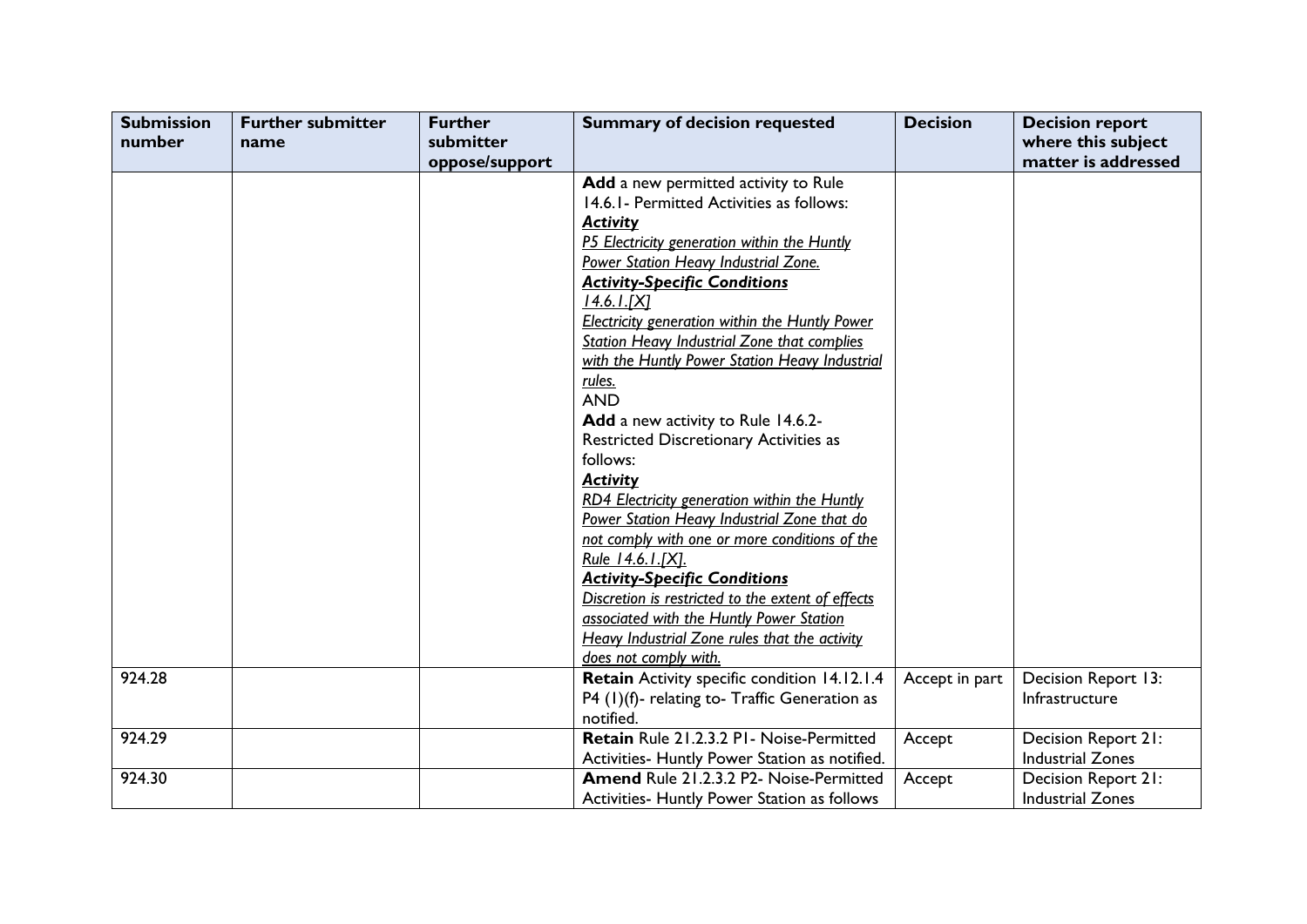| <b>Submission</b> | <b>Further submitter</b> | <b>Further</b> | <b>Summary of decision requested</b>               | <b>Decision</b> | <b>Decision report</b>  |
|-------------------|--------------------------|----------------|----------------------------------------------------|-----------------|-------------------------|
| number            | name                     | submitter      |                                                    |                 | where this subject      |
|                   |                          | oppose/support |                                                    |                 | matter is addressed     |
|                   |                          |                | (a) Noise measured at the notional boundary        |                 |                         |
|                   |                          |                | of any dwelling house existing as at 25            |                 |                         |
|                   |                          |                | September 2004 within any site in the Rural        |                 |                         |
|                   |                          |                | Zone does not exceed:                              |                 |                         |
|                   |                          |                | (i) $55$ dB (LAeq), 7am to 10pm                    |                 |                         |
|                   |                          |                | (ii) $45$ dB (LAeq) and $75$ dB (LAmax), $10pm$ to |                 |                         |
|                   |                          |                | 7am the following day.                             |                 |                         |
| 924.31            |                          |                | Amend Rule 21.2.3.2 P3- Noise-Permitted            | Accept in Part  | Decision Report 21:     |
|                   |                          |                | Activities- Huntly Power Station as follows:       |                 | <b>Industrial Zones</b> |
|                   |                          |                | (a) Noise measured within any site in the          |                 |                         |
|                   |                          |                | Residential Zone must meet the permitted           |                 |                         |
|                   |                          |                | noise levels for that zone, at the site boundary   |                 |                         |
|                   |                          |                | of any dwelling house existing as at 25            |                 |                         |
|                   |                          |                | September 2004 in any other zone does not          |                 |                         |
|                   |                          |                | exceed:                                            |                 |                         |
|                   |                          |                | (i) 50dBA (L10), 7am to 7pm, Monday to             |                 |                         |
|                   |                          |                | Saturday, and                                      |                 |                         |
|                   |                          |                | (ii) 45dBA (L10), 7pm to 10pm, Monday to           |                 |                         |
|                   |                          |                | Saturday; and                                      |                 |                         |
|                   |                          |                | (iii) 40dBA (L10), and 65dBA (Lmax) all other      |                 |                         |
|                   |                          |                | times and public holidays.                         |                 |                         |
| 924.32            |                          |                | <b>Amend Rule 21.2.6- Hazardous</b>                | Accept in Part  | Decision Report II:     |
|                   |                          |                | Substances as follows:                             |                 | Hazardous Substances    |
|                   |                          |                | Hazardous substance use, storage or disposal       |                 | and Contaminated Land   |
|                   |                          |                | at any site within a Heavy Industrial zone shall   |                 |                         |
|                   |                          |                | be managed in accordance with the Safety at        |                 |                         |
|                   |                          |                | <b>Work (Hazardous Substances) Regulations,</b>    |                 |                         |
|                   |                          |                | and that any activity that does not comply with    |                 |                         |
|                   |                          |                | the Safety at Work (Hazardous Substances)          |                 |                         |
|                   |                          |                | Regulation is a discretionary activity.            |                 |                         |
|                   |                          |                | <b>OR</b>                                          |                 |                         |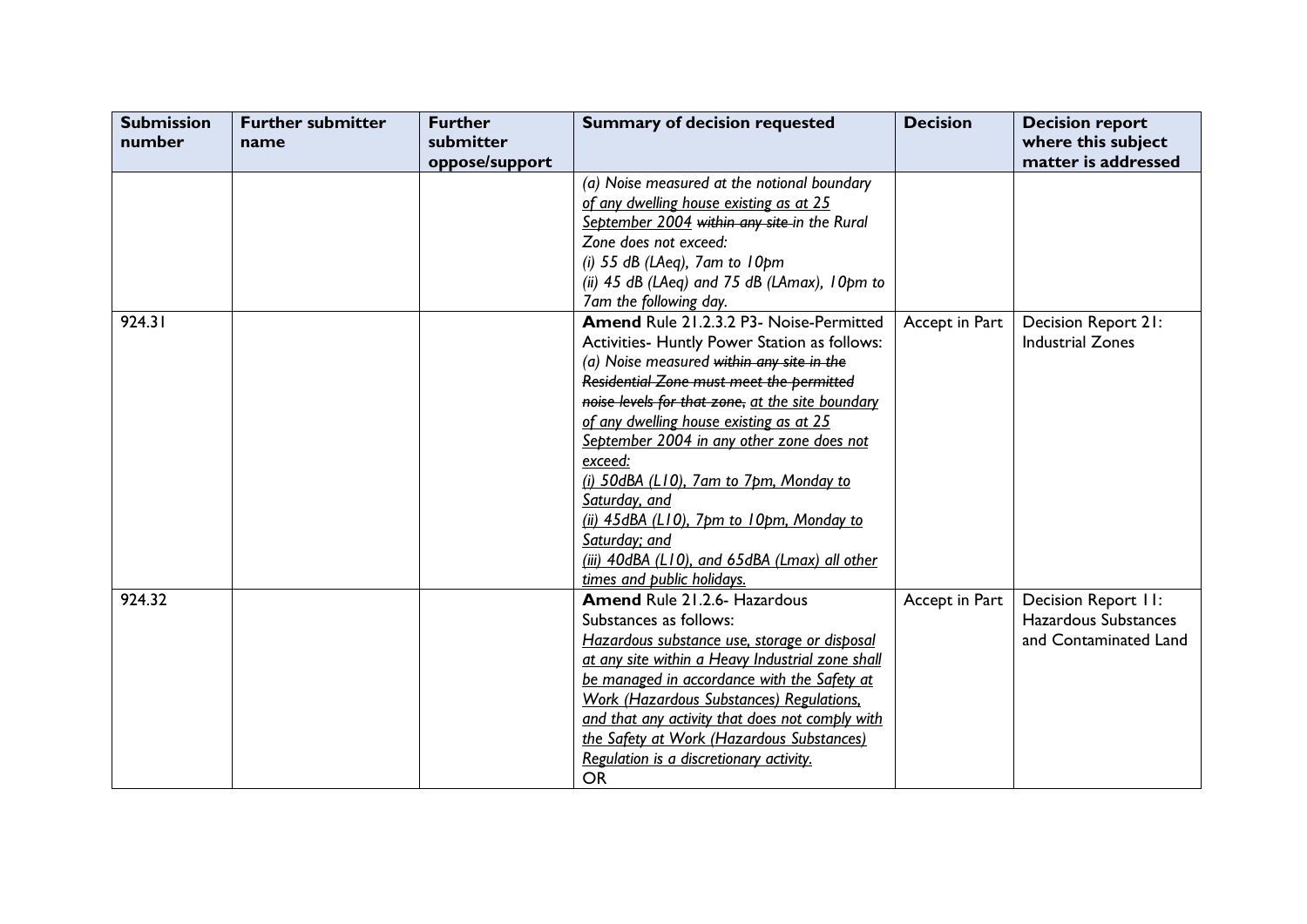| <b>Submission</b><br>number | <b>Further submitter</b><br>name | <b>Further</b><br>submitter | <b>Summary of decision requested</b>                 | <b>Decision</b> | <b>Decision report</b><br>where this subject |
|-----------------------------|----------------------------------|-----------------------------|------------------------------------------------------|-----------------|----------------------------------------------|
|                             |                                  | oppose/support              |                                                      |                 | matter is addressed                          |
|                             |                                  |                             | Amend Rule 21.2.6 P1- Hazardous                      |                 |                                              |
|                             |                                  |                             | substances as follows:                               |                 |                                              |
|                             |                                  |                             | (a) The use, storage or disposal of any              |                 |                                              |
|                             |                                  |                             | hazardous substance where:                           |                 |                                              |
|                             |                                  |                             | (i) The aggregate quantity of hazardous              |                 |                                              |
|                             |                                  |                             | substance of any hazard classification on a site     |                 |                                              |
|                             |                                  |                             | is less than the quantity specified for the Heavy    |                 |                                              |
|                             |                                  |                             | Industrial Zone in Table 5.1 contained within        |                 |                                              |
|                             |                                  |                             | Appendix 5 (Hazardous Substances); or                |                 |                                              |
|                             |                                  |                             | (ii) The activity is located in the Heavy Industrial |                 |                                              |
|                             |                                  |                             | Zone at Huntly Power Station and is located at       |                 |                                              |
|                             |                                  |                             | least 20m distance from the zone boundary.           |                 |                                              |
|                             |                                  |                             | except in relation to existing water intake and      |                 |                                              |
|                             |                                  |                             | outfall structures (where no setback applies).       |                 |                                              |
| FS1089.5                    | Z Energy Limited, BP Oil         | <b>Not Stated</b>           |                                                      | Accept in Part  |                                              |
|                             | NZ Limited and Mobil Oil         |                             |                                                      |                 |                                              |
|                             | NZ Limited for 'Oil              |                             |                                                      |                 |                                              |
|                             | Companies'                       |                             |                                                      |                 |                                              |
| 924.33                      |                                  |                             | Retain Rule 21.2.7.1 P1, P2, P3 and RD1-             | Accept          | Decision Report 21:                          |
|                             |                                  |                             | Signs - General in the same or similar form.         |                 | <b>Industrial Zones</b>                      |
| 924.34                      |                                  |                             | Add a new clause (a) to Rule 21.2.8 P1-              | Reject          | <b>Decision Report 21:</b>                   |
|                             |                                  |                             | Outdoor storage of goods or materials as             |                 | <b>Industrial Zones</b>                      |
|                             |                                  |                             | follows:                                             |                 |                                              |
|                             |                                  |                             | (a) Stockpiles of coal located within existing       |                 |                                              |
|                             |                                  |                             | stockpile areas on the Huntly Power Station          |                 |                                              |
|                             |                                  |                             | site; or                                             |                 |                                              |
|                             |                                  |                             | <b>AND</b>                                           |                 |                                              |
|                             |                                  |                             | Amend Rule 21.2.8 PI (a) Outdoor                     |                 |                                              |
|                             |                                  |                             | storage of goods or materials as follows:            |                 |                                              |
|                             |                                  |                             | (b) (a) Outdoor storage of goods or materials        |                 |                                              |
|                             |                                  |                             | must comply complying with all of the following      |                 |                                              |
|                             |                                  |                             | conditions                                           |                 |                                              |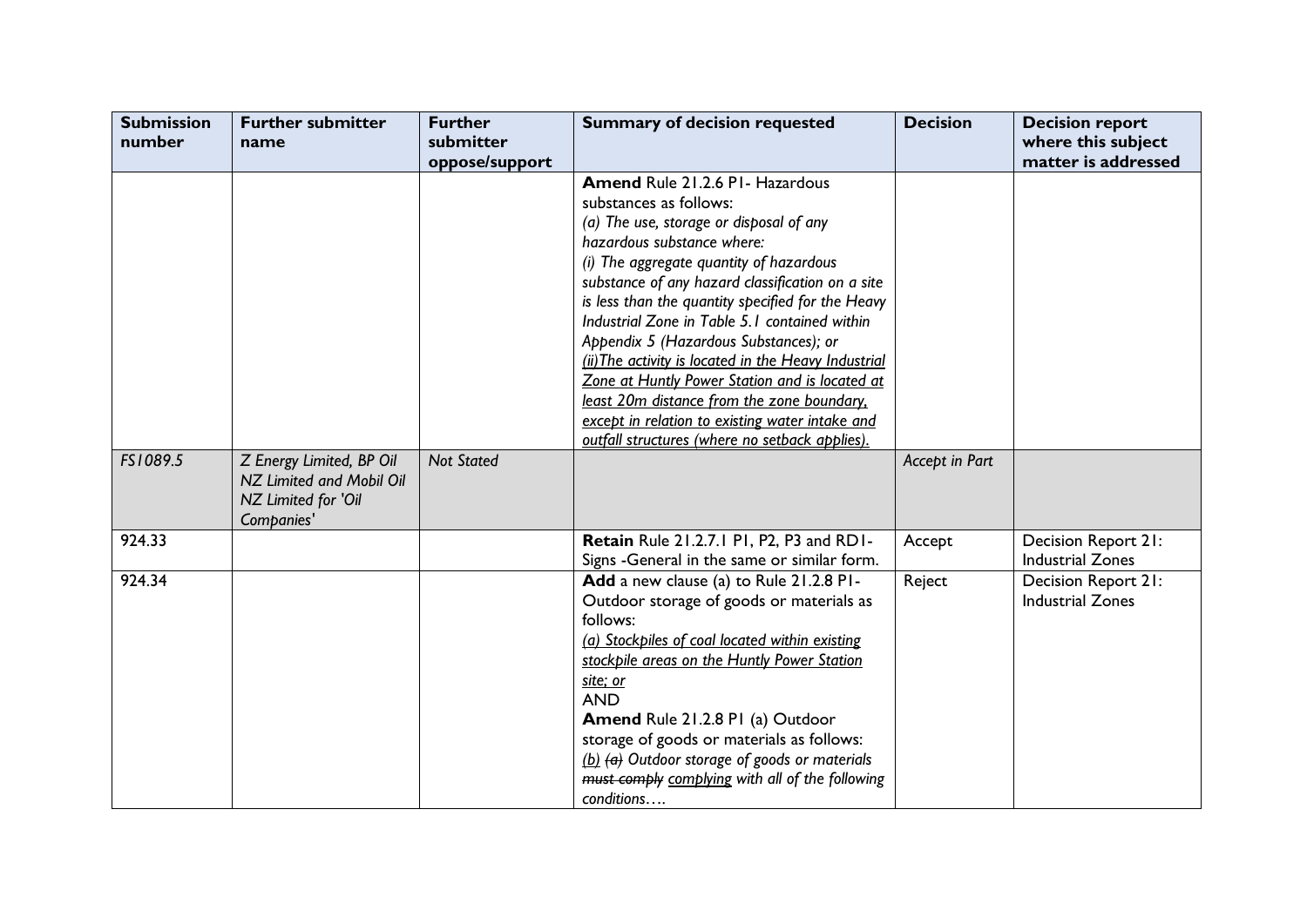| <b>Submission</b><br>number | <b>Further submitter</b><br>name | <b>Further</b><br>submitter | <b>Summary of decision requested</b>                | <b>Decision</b> | <b>Decision report</b><br>where this subject |
|-----------------------------|----------------------------------|-----------------------------|-----------------------------------------------------|-----------------|----------------------------------------------|
|                             |                                  | oppose/support              |                                                     |                 | matter is addressed                          |
| 924.35                      |                                  |                             | Add a new permitted activity to Rule                | Accept          | Decision Report 21:                          |
|                             |                                  |                             | 21.3.1 P1 Height-General as follows:                |                 | <b>Industrial Zones</b>                      |
|                             |                                  |                             | P2                                                  |                 |                                              |
|                             |                                  |                             | (a) The construction or alteration of any           |                 |                                              |
|                             |                                  |                             | building or structure at the Huntly Power           |                 |                                              |
|                             |                                  |                             | Station may be up to:                               |                 |                                              |
|                             |                                  |                             | (i) A maximum height of 60m, and                    |                 |                                              |
|                             |                                  |                             | (ii) 35m on 90% of the site.                        |                 |                                              |
| 924.36                      |                                  |                             | <b>Amend Rule 22.2.4 PI Hazardous</b>               | Accept in Part  | Decision Report II:                          |
|                             |                                  |                             | Substances as follows:                              |                 | Hazardous Substances                         |
|                             |                                  |                             | (a) The use, storage or disposal of any             |                 | and Contaminated Land                        |
|                             |                                  |                             | hazardous substance where:                          |                 |                                              |
|                             |                                  |                             | (i) The aggregate quantity of hazardous             |                 |                                              |
|                             |                                  |                             | substances of any hazard classification on a        |                 |                                              |
|                             |                                  |                             | site is less than the quantity specified for the    |                 |                                              |
|                             |                                  |                             | Rural Zone in Table 65.1 contained within           |                 |                                              |
|                             |                                  |                             | Appendix 65 (Hazardous Substances), or              |                 |                                              |
|                             |                                  |                             | (ii) he activity is located in Specific Area 22.6.1 |                 |                                              |
|                             |                                  |                             | and is managed in accordance with the Health        |                 |                                              |
|                             |                                  |                             | and Safety at work (Hazardous Substances)           |                 |                                              |
|                             |                                  |                             | Regulations.                                        |                 |                                              |
| 924.37                      |                                  |                             | Add a new setback requirement to Rule               | Reject          | Decision Report 22:                          |
|                             |                                  |                             | 22.3.7.2 PI Building Setback- Sensitive Land        |                 | <b>Rural Zone</b>                            |
|                             |                                  |                             | Use as follows:                                     |                 |                                              |
|                             |                                  |                             | (x) 500m from the boundary of the Huntly            |                 |                                              |
|                             |                                  |                             | Power Station.                                      |                 |                                              |
| 924.38                      |                                  |                             | <b>Amend Section 22.6 Specific Area-Huntly</b>      | Accept in Part  | Decision Report 22:                          |
|                             |                                  |                             | Power Station-Coal and Ash Water to                 |                 | <b>Rural Zone</b>                            |
|                             |                                  |                             | create a stand alone set of rules for the           |                 |                                              |
|                             |                                  |                             | Huntly Power Station as set out in the              |                 |                                              |
|                             |                                  |                             | submission.                                         |                 |                                              |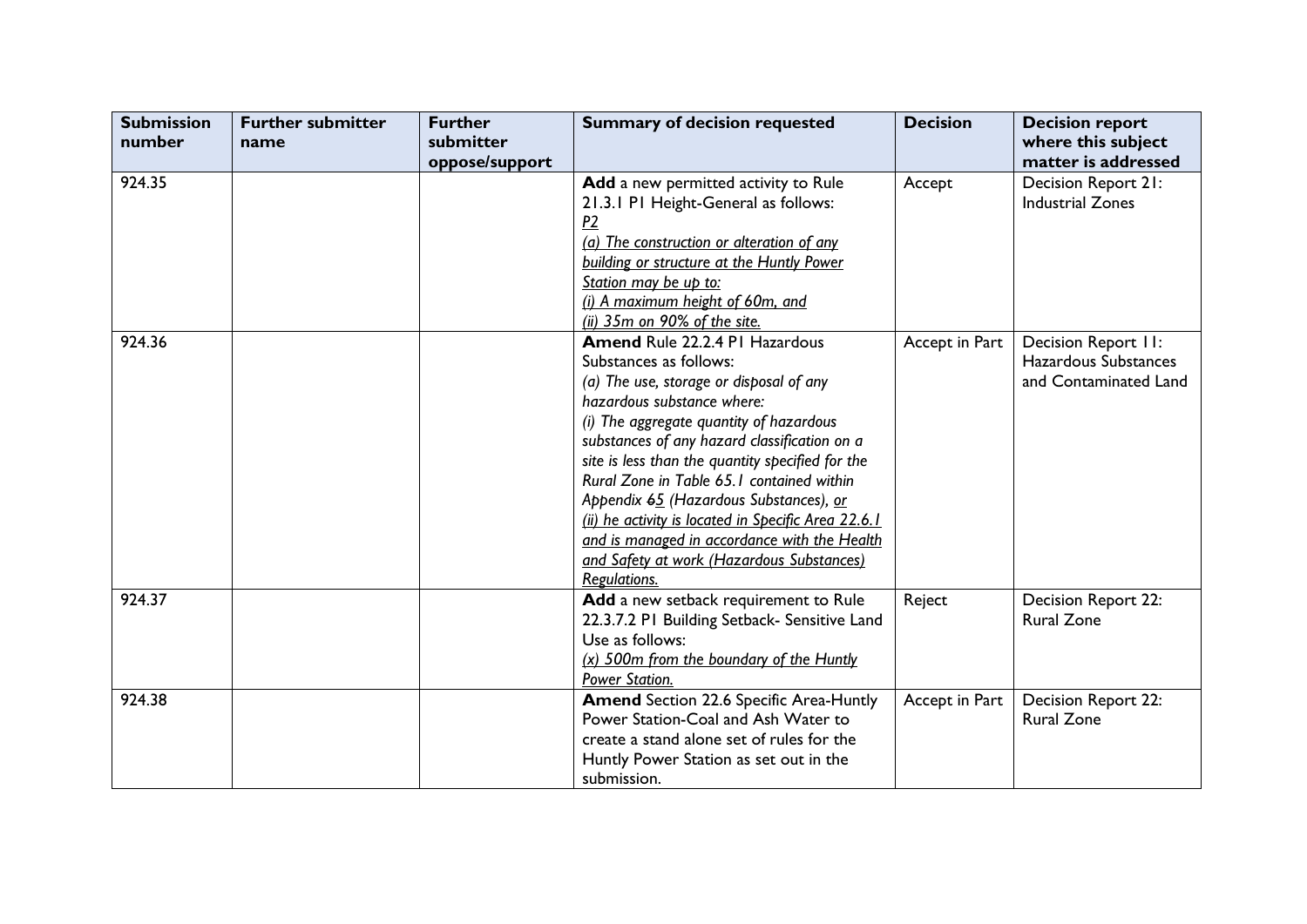| <b>Submission</b><br>number | <b>Further submitter</b><br>name | <b>Further</b><br>submitter<br>oppose/support | <b>Summary of decision requested</b>                                                                                                                                                                                                                                         | <b>Decision</b> | <b>Decision report</b><br>where this subject<br>matter is addressed |
|-----------------------------|----------------------------------|-----------------------------------------------|------------------------------------------------------------------------------------------------------------------------------------------------------------------------------------------------------------------------------------------------------------------------------|-----------------|---------------------------------------------------------------------|
| 924.39                      |                                  |                                               | Retain Appendix 1 6.1 Conditions for<br>Permitted Activities in the same or similar<br>form.<br><b>AND</b><br>Retain Appendix   Table 14: Internal<br>Sound Level in the same or similar form.                                                                               | Accept          | Decision Report 32:<br><b>Miscellaneous Matters</b>                 |
| 924.40                      |                                  |                                               | No specific decision sought, but submission<br>is neutral in terms of Rule 21.2.5.2-<br>Earthworks- Significant Natural Areas as<br>this rule has implications for the requested<br>deletion of the Significant Natural Areas on<br>the Huntly Power Station and Scott Farm. | Reject          | Decision Report 9:<br>Significant Natural<br>Areas                  |
| 924.41                      |                                  |                                               | <b>Retain</b> the objectives, policies, rules,<br>planning maps/overlays and section 32 to<br>enable the continued operation of the<br>Huntly Power Station and associated<br>ancillary activities, except where otherwise<br>sought in the submission points.               | Accept          | Decision Report 32:<br><b>Miscellaneous Matters</b>                 |
| 924.42                      |                                  |                                               | Amend the Section 32 Report for<br>Infrastructure regarding the Huntly Power<br>Station's transition to being completely gas<br>fired as set out in the submission                                                                                                           | Reject          | Decision Report 32:<br><b>Miscellaneous Matters</b>                 |
| 924.43                      |                                  |                                               | Add clause (iv) to Policy 4.1.13 (a)- Huntly<br>as follows:<br>(iv) Reverse sensitivity effects on regionally<br>significant industry and infrastructure are<br>avoided or minimised.                                                                                        | Reject          | Decision Report 5:<br><b>Strategic Directions</b>                   |
| FS1387.1551                 | Mercury NZ Limited               | Oppose                                        |                                                                                                                                                                                                                                                                              | Accept          |                                                                     |
| 924.44                      |                                  |                                               | Retain Policy 4.6.2- Provide Industrial<br>Zones with different functions except for<br>the amendments sought below                                                                                                                                                          | Accept in Part  | Decision Report 21:<br><b>Industrial Zones</b>                      |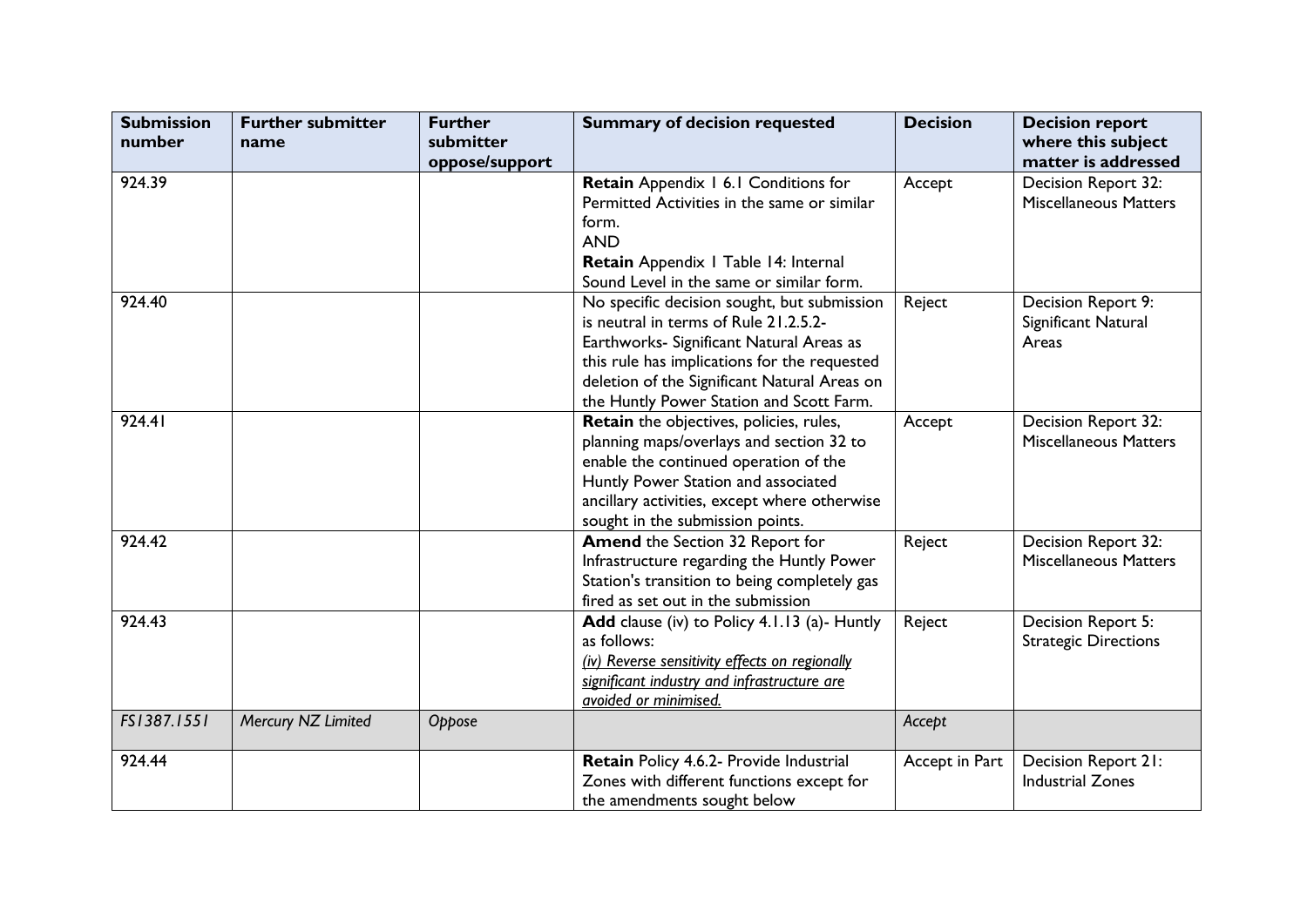| <b>Submission</b><br>number | <b>Further submitter</b><br>name | <b>Further</b><br>submitter<br>oppose/support | <b>Summary of decision requested</b>                                                                                                                                                                                                                                                                                                                                                                                                                                                                                                               | <b>Decision</b> | <b>Decision report</b><br>where this subject<br>matter is addressed |
|-----------------------------|----------------------------------|-----------------------------------------------|----------------------------------------------------------------------------------------------------------------------------------------------------------------------------------------------------------------------------------------------------------------------------------------------------------------------------------------------------------------------------------------------------------------------------------------------------------------------------------------------------------------------------------------------------|-----------------|---------------------------------------------------------------------|
|                             |                                  |                                               | <b>AND</b><br>Add a new clause (iii) to Policy 4.6.2-<br>Provide Industrial Zones with different<br>functions as follows:<br>(iii) Recognise and provide for the Huntly<br>Power Station as a regionally significant<br>industry.                                                                                                                                                                                                                                                                                                                  |                 |                                                                     |
| FS1387.1552                 | Mercury NZ Limited               | Oppose                                        |                                                                                                                                                                                                                                                                                                                                                                                                                                                                                                                                                    | Reject          |                                                                     |
| 924.45                      |                                  |                                               | Add clause (viii) to Policy 4.7.2- Subdivision<br>location and design by including the<br>following as follows:<br>(viii) Avoids reverse sensitivity effects on existing<br>and proposed regionally significant industry and<br>regionally significant infrastructure.                                                                                                                                                                                                                                                                             | Reject          | Decision Report 32:<br><b>Miscellaneous Matters</b>                 |
| FS1387.1553                 | Mercury NZ Limited               | Oppose                                        |                                                                                                                                                                                                                                                                                                                                                                                                                                                                                                                                                    | Accept          |                                                                     |
| 924.46                      |                                  |                                               | <b>Amend Policy 4.7.11 - Reverse Sensitivity</b><br>as follows:<br>(b) Avoid potential reverse sensitivity effects of<br>locating new dwellings sensitive activities in the<br>vicinity of an intensive farming, extraction<br>industry or industrial activity.<br><b>AND</b><br>Add clause (c) to Policy 4.7.11- Reverse<br>Sensitivity as follows:<br>(c) Avoid potential reverse sensitivity effects of<br>locating new sensitive activities in the vicinity of<br>Regionally Significant Industry or Regionally<br>Significant Infrastructure. | Accept          | Decision Report 32:<br><b>Miscellaneous Matters</b>                 |
| FS1322.9                    | <b>Synlait Milk</b>              | Support                                       |                                                                                                                                                                                                                                                                                                                                                                                                                                                                                                                                                    | Accept          |                                                                     |